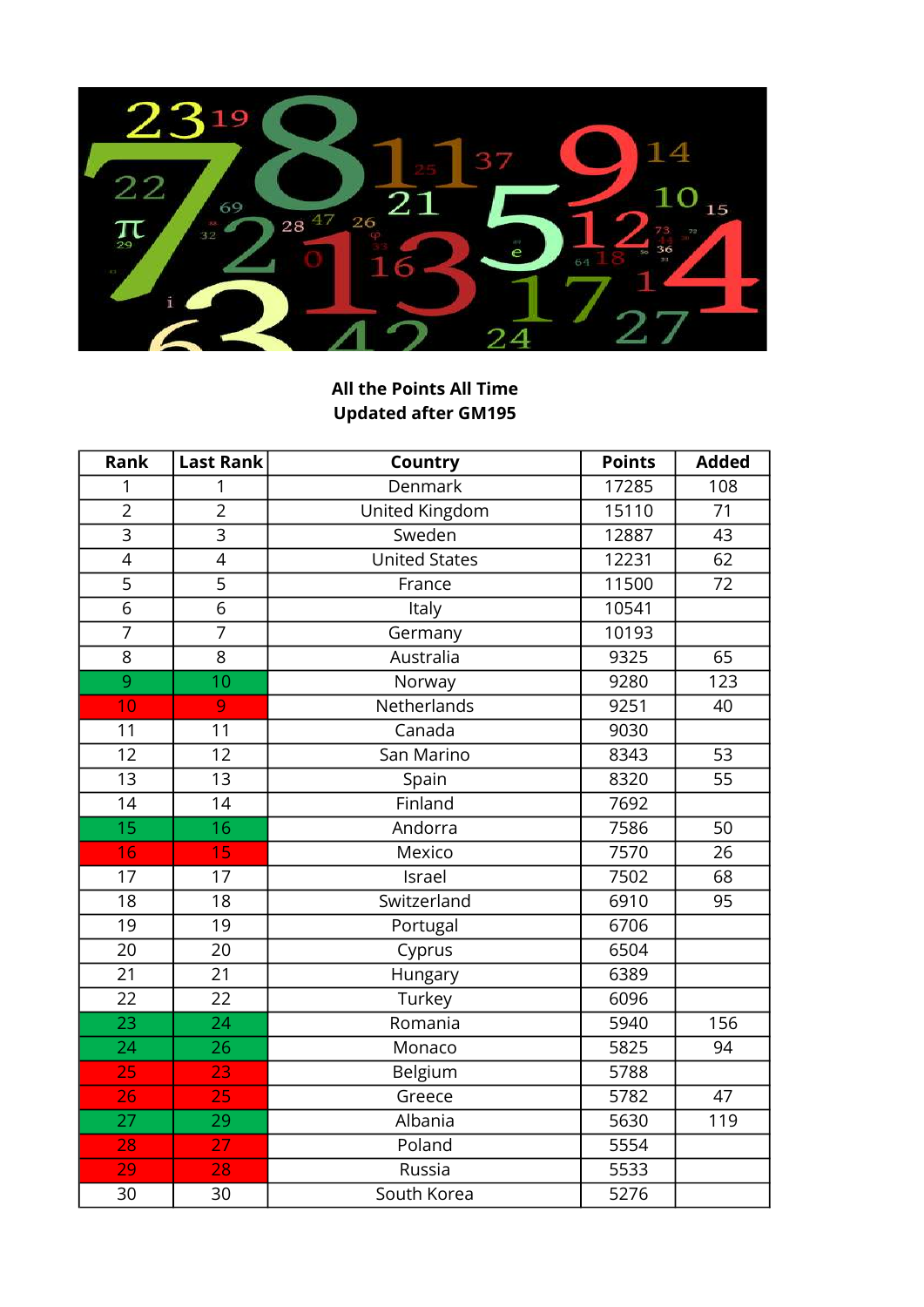| 31 | 31              | Bosnia-Herzegovina | 5151 |     |
|----|-----------------|--------------------|------|-----|
| 32 | 33              | Liechtenstein      | 5099 | 96  |
| 33 | 32              | Iceland            | 5075 |     |
| 34 | 34              | Ireland            | 5061 | 63  |
| 35 | 35              | Estonia            | 4133 |     |
| 36 | 36              | South Africa       | 3947 |     |
| 37 | 37              | China              | 3915 |     |
| 38 | 38              | Serbia             | 3472 |     |
| 39 | 39              | Ukraine            | 3345 | 38  |
| 40 | 40              | New Zealand        | 3228 | 109 |
| 41 | 40              | Malta              | 3119 |     |
| 42 | 42              | Luxembourg         | 3099 |     |
| 43 | 43              | Croatia            | 3095 |     |
| 44 | 44              | Colombia           | 2964 |     |
| 45 | 45              | Lebanon            | 2853 |     |
| 46 | 46              | Morocco            | 2712 |     |
| 47 | 48              | North Macedonia    | 2708 | 51  |
| 48 | 47              | Czech Republic     | 2672 |     |
| 49 | 49              | Lithuania          | 2626 |     |
| 50 | 50              | <b>Brazil</b>      | 2623 |     |
| 51 | 51              | Austria            | 2569 |     |
| 52 | 52              | Venezuela          | 2374 |     |
| 53 | 53              | Chile              | 2372 |     |
| 54 | 54              | Japan              | 2219 |     |
| 55 | 55              | Argentina          | 1864 |     |
| 56 | 56              | Puerto Rico        | 1813 |     |
| 57 | 57              | <b>Bulgaria</b>    | 1753 |     |
| 58 | 58              | Slovenia           | 1525 |     |
| 59 | 59              | Nigeria            | 1509 |     |
| 60 | 60              | Algeria            | 1366 |     |
| 61 | 61              | Cuba               | 1185 |     |
| 62 | 65              | Indonesia          | 1165 | 67  |
| 63 | 62              | Armenia            | 1145 |     |
| 64 | 63              | Azerbaijan         | 1118 |     |
| 65 | 64              | Latvia             | 1105 |     |
| 66 | 66              | India              | 1087 |     |
| 67 | 67              | Slovakia           | 958  |     |
| 68 | 68              | Kosovo             | 944  |     |
| 69 | 69              | Iran               | 932  |     |
| 70 | 70              | Ghana              | 929  |     |
| 71 | 72 <sub>2</sub> | <b>Belarus</b>     | 885  | 76  |
| 72 | 71              | Montenegro         | 875  |     |
| 73 | 73              | Jamaica            | 780  |     |
| 74 | 74              | Suriname           | 780  |     |
| 75 | 75              | Solomon Islands    | 743  |     |
| 76 | 76              | Costa Rica         | 734  |     |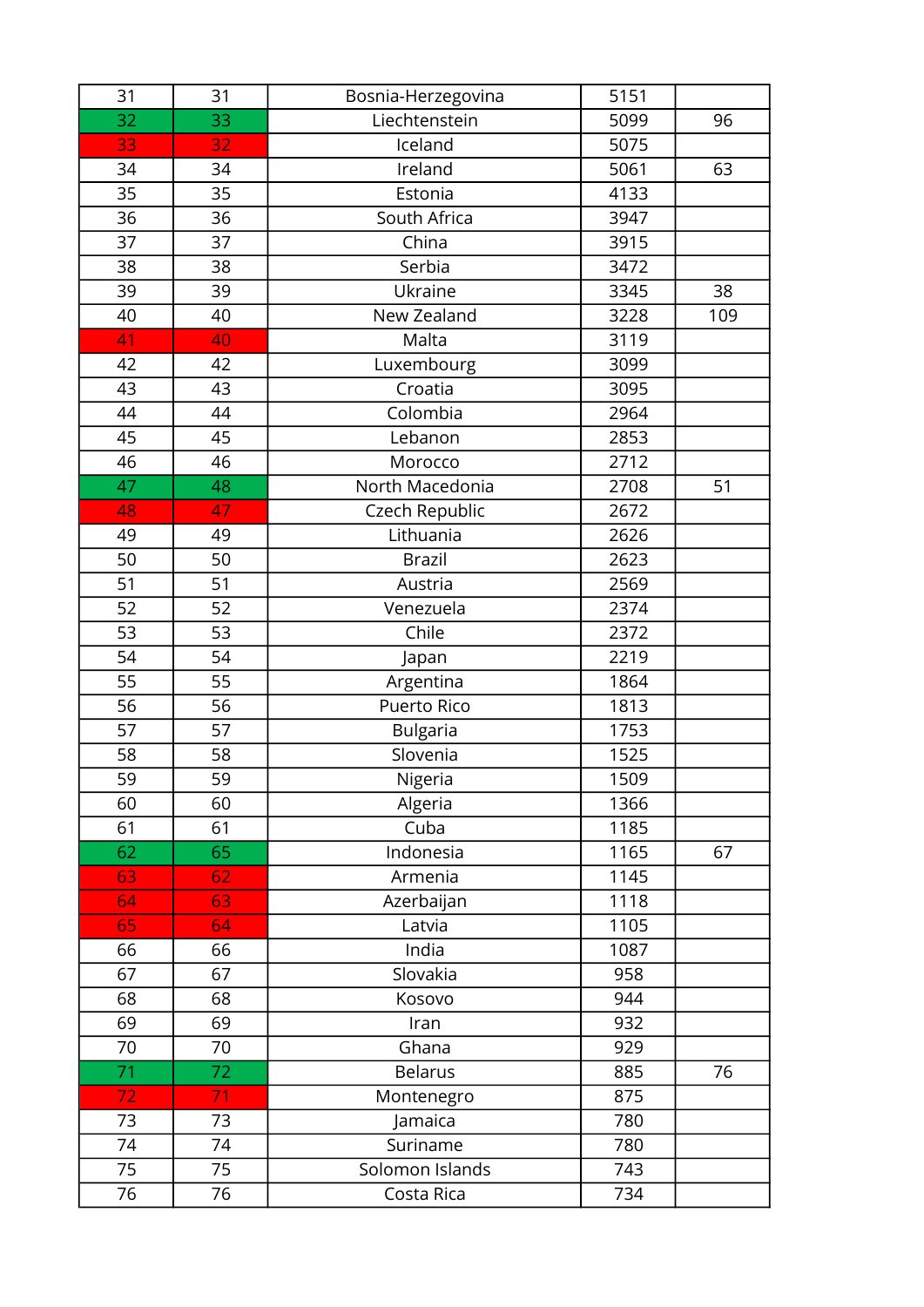| 77  | 77  | Ethiopia                         | 719 |  |
|-----|-----|----------------------------------|-----|--|
| 78  | 78  | Singapore                        | 686 |  |
| 79  | 79  | <b>Kazakhstan</b>                | 683 |  |
| 80  | 80  | Vietnam                          | 670 |  |
| 81  | 81  | Moldova                          | 668 |  |
| 82  | 82  | Zimbabwe                         | 661 |  |
| 83  | 83  | Ecuador                          | 630 |  |
| 84  | 84  | Dominican Republic               | 601 |  |
| 85  | 85  | Jordan                           | 576 |  |
| 86  | 86  | Philippines                      | 573 |  |
| 87  | 87  | <b>Barbados</b>                  | 564 |  |
| 87  | 87  | <b>United Arab Emirates</b>      | 564 |  |
| 89  | 89  | Kenya                            | 534 |  |
| 90  | 90  | Malaysia                         | 499 |  |
| 91  | 91  | Iraq                             | 471 |  |
| 92  | 92  | Tunisia                          | 419 |  |
| 93  | 93  | Uzbekistan                       | 395 |  |
| 94  | 94  | Cameroon                         | 385 |  |
| 95  | 95  | Egypt                            | 382 |  |
| 96  | 96  | Panama                           | 372 |  |
| 97  | 97  | Uganda                           | 332 |  |
| 98  | 98  | Georgia                          | 325 |  |
| 99  | 99  | Guatemala                        | 301 |  |
| 100 | 100 | Haiti                            | 294 |  |
| 100 | 100 | Mongolia                         | 294 |  |
| 102 | 102 | DR Congo                         | 287 |  |
| 103 | 103 | Comoros                          | 237 |  |
| 104 | 104 | Saint Vincent and the Grenadines | 199 |  |
| 104 | 104 | Thailand                         | 199 |  |
| 106 | 106 | Nicaragua                        | 183 |  |
| 107 | 107 | Gambia                           | 168 |  |
| 108 | 108 | Pakistan                         | 150 |  |
| 109 | 109 | Tajikistan                       | 137 |  |
| 110 | 110 | Senegal                          | 132 |  |
| 111 | 111 | Syria                            | 127 |  |
| 112 | 112 | Fiji                             | 126 |  |
| 113 | 113 | Hong Kong                        | 120 |  |
| 114 | 114 | Grenada                          | 101 |  |
| 115 | 115 | Nepal                            | 94  |  |
| 116 | 116 | Eritrea                          | 90  |  |
| 117 | 117 | Peru                             | 89  |  |
| 118 | 118 | Zambia                           | 87  |  |
| 119 | 119 | Guyana                           | 86  |  |
| 120 | 120 | Palestine                        | 84  |  |
| 121 | 121 | Angola                           | 75  |  |
| 121 | 121 | Cambodia                         | 75  |  |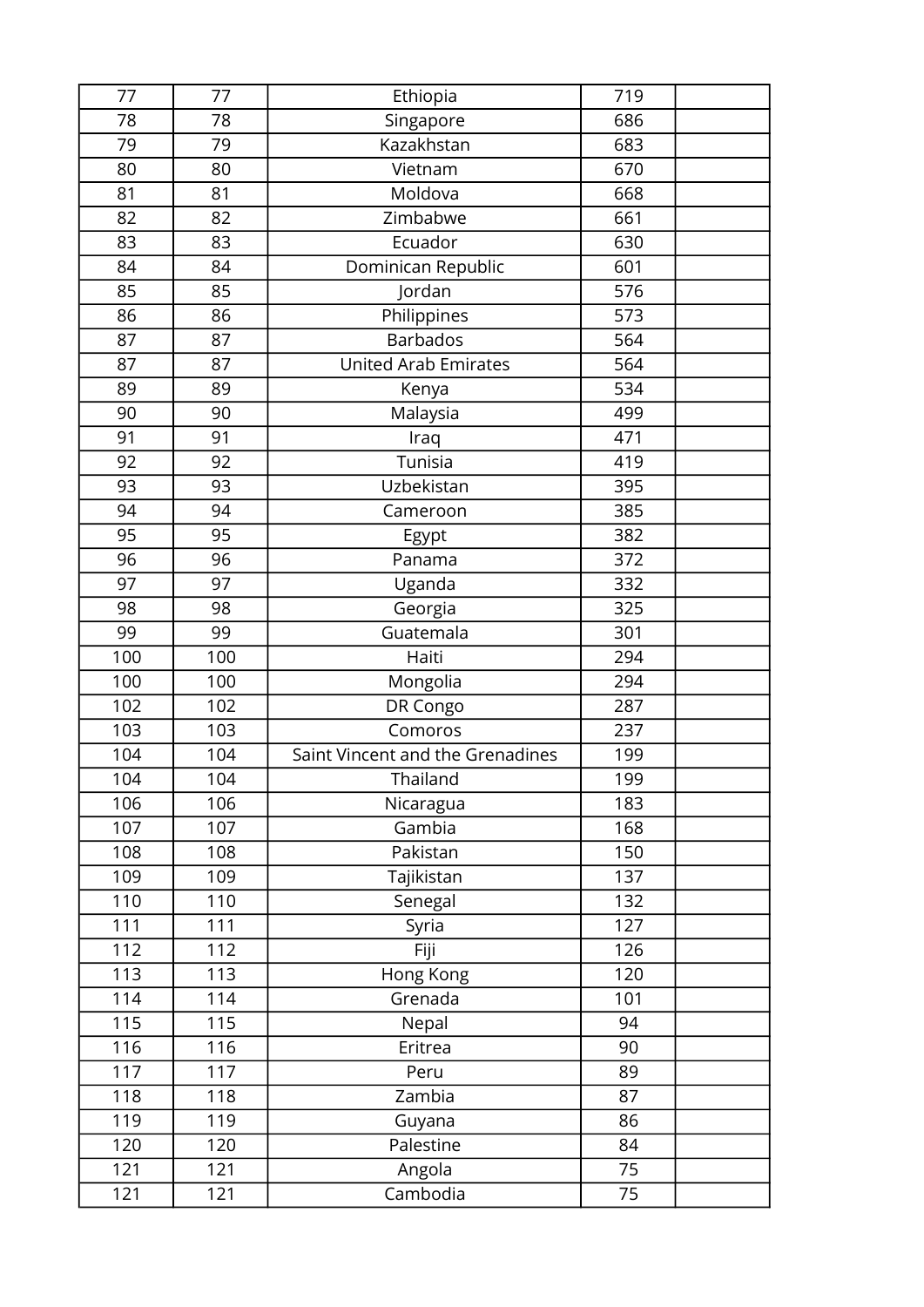| 121 | 121              | Yemen               | 75 |    |
|-----|------------------|---------------------|----|----|
| 124 | 124              | Kiribati            | 73 |    |
| 125 | 125              | Togo                | 71 |    |
| 126 | <b>NEW</b>       | <b>Burkina Faso</b> | 66 | 66 |
| 126 | 126              | Cape Verde          | 66 |    |
| 126 | 126              | Namibia             | 66 |    |
| 129 | 128              | Mauritania          | 65 |    |
| 130 | 129              | Burundi             | 64 |    |
| 131 | 130              | Samoa               | 62 |    |
| 132 | 131              | <b>Brunei</b>       | 60 |    |
| 132 | 131              | Tanzania            | 60 |    |
| 134 | 133              | Niger               | 58 |    |
| 135 | 134              | Guinea              | 53 |    |
| 136 | 135              | <b>Bolivia</b>      | 51 |    |
| 136 | 135              | Uruguay             | 51 |    |
| 138 | 137              | Dominica            | 46 |    |
| 138 | 137 <sub>1</sub> | Somalia             | 46 |    |
| 140 | 139              | Seychelles          | 32 |    |